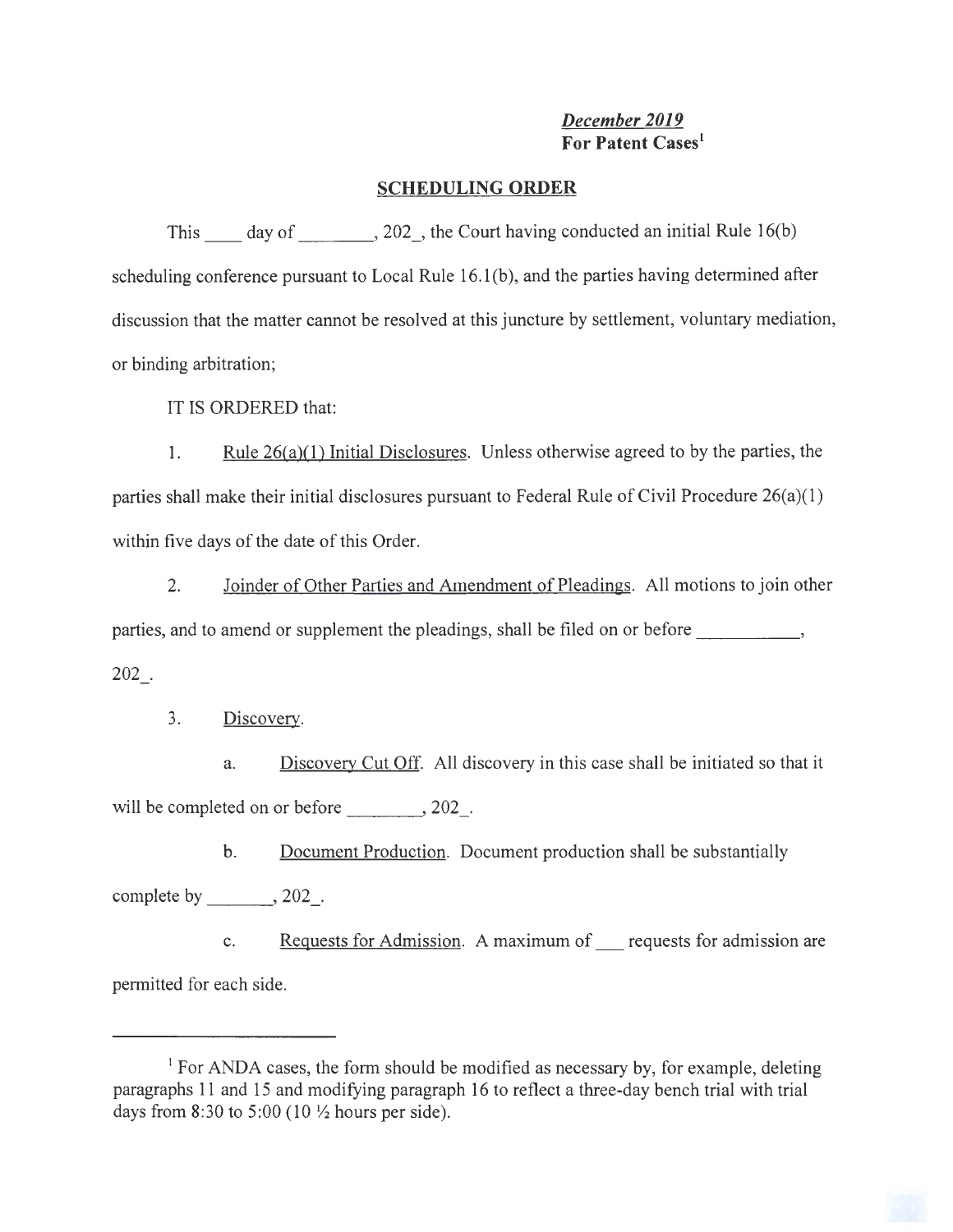d. Interrogatories. A maximum of \_ interrogatories, including contention interrogatories, are permitted for each side.

e. Depositions.

i. Limitation on Hours for Deposition Discovery. Each side is limited to a total of hours of taking testimony by deposition upon oral examination.

ii. Location of Depositions. Any party or representative (officer, director, or managing agent) of a party filing a civil action in this district court must ordinarily be required, upon request, to submit to a deposition at a place designated within this district. Exceptions to this general rule may be made by order of the Court or by agreement of the parties. A defendant who becomes a cross-claimant or third-party plaintiff shall be considered as having filed an action in this Court for the purpose of this provision.

f. Discovery Matters and Disputes Relating to Protective Orders. Should counsel find they are unable to resolve a discovery matter or a dispute relating to a protective order, the parties involved in the discovery matter or protective order dispute shall contact the Court's Case Manager to schedule an in-person conference/argument. Unless otherwise ordered, by no later than seven business days prior to the conference/argument, any party seeking relief shall file with the Court a letter, not to exceed three pages, outlining the issues in dispute and its position on those issues. By no later than five business days prior to the conference/argument, any party opposing the application for relief may file a letter, not to exceed three pages, outlining that party's opposition. A party should include with its letter a proposed order with a detailed issue-by-issue ruling such that, should the Court agree with the party on a particular issue, the Court could sign the proposed order as to that issue, and the opposing party would be able to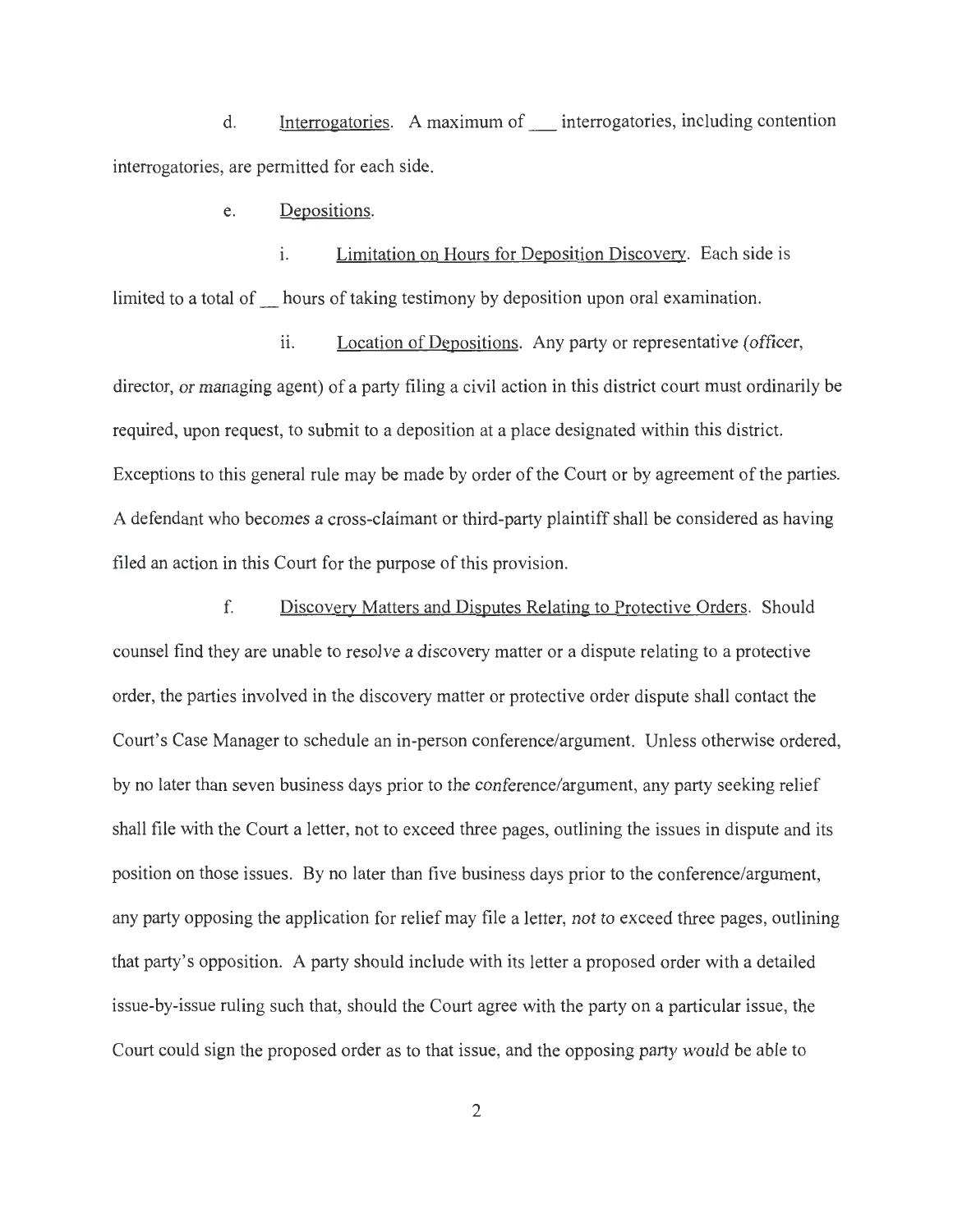understand what it needs to do, and by when, to comply with the Court's order. Any proposed order shall be e-mailed, in Word format, simultaneously with filing to

## rga civil@ded.uscourts.gov.

If a discovery-related motion is filed without leave of the Court, it will be denied without prejudice to the moving party's right to bring the dispute to the Court through the discovery matters procedures set forth in this Order.

g. Miscellaneous Discovery Matters.

1. The parties may, if they choose, agree to a timetable for initial patent disclosures either as set forth in the Delaware Default Standard for Discovery or as agreed to by the parties, and the parties should set forth any such agreement in the scheduling order.

ii. The parties should set forth a statement identifying any other pending or completed litigation including IP Rs involving one or more of the asserted patents. Plaintiff<sup>2</sup> should advise whether it expects to institute any further litigation in this or other Districts within the next year. Defendant should advise whether it expects to file one or more IPRs and, if so, when.

iii. The parties, if they think it necessary, should set times in the schedule for reducing the number of asserted claims and asserted prior art used for anticipation and obviousness combinations. The usual points where the Court will consider such limits are before claim construction and after a ruling on claim construction.

iv. If one or more of the patents-in-suit have already been licensed or

<sup>&</sup>lt;sup>2</sup> Plaintiff and Defendant refer to the party or parties asserting infringement and the party or parties accused of infringement. The parties should modify the language as necessary, for example, in a declaratory judgment action.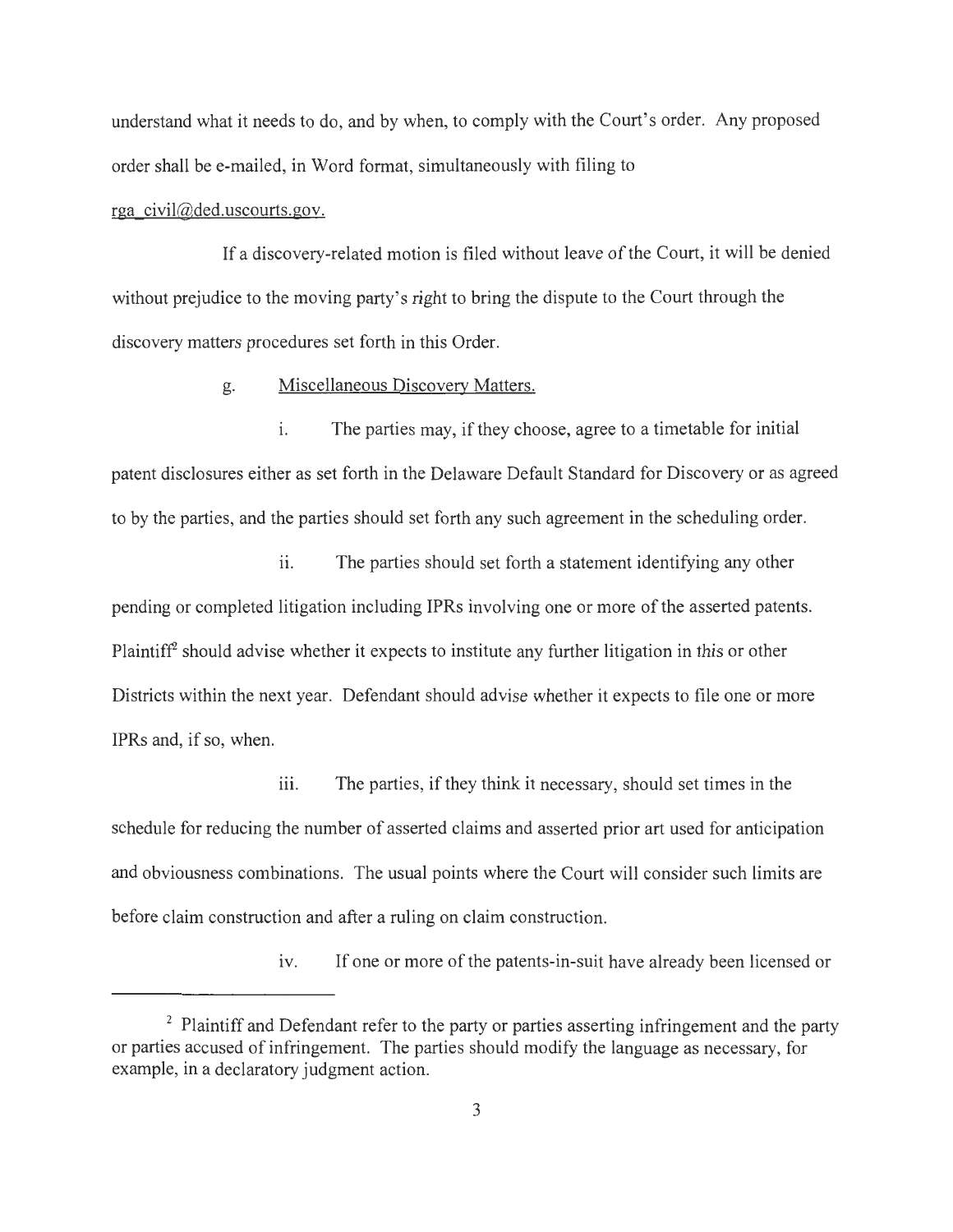the subject of a settlement agreement, either (1) Plaintiff shall provide the licenses and/or settlement agreements to Defendant no later than the time of the initial Rule 16(b) scheduling conference, or (2) if Plaintiff requires a Court Order to make such disclosures, Plaintiff shall file any necessary proposed orders no later than twenty-four hours before the initial Rule 16(b) scheduling conference. Plaintiff shall represent in the scheduling order that it is complying or has complied with this requirement. All parties shall be prepared to discuss at the conference what their preliminary views of damages are.

4. Application to Court for Protective Order. Should counsel find it will be necessary to apply to the Court for a protective order specifying terms and conditions for the disclosure of confidential information, counsel should confer and attempt to reach an agreement on a proposed form of order and submit it to the Court within ten days from the date of this Order. Should counsel be unable to reach an agreement on a proposed form of order, counsel must follow the provisions of Paragraph 3(f) above.

Any proposed protective order must include the following paragraph:

Other Proceedings. By entering this order and limiting the disclosure of information in this case, the Court does not intend to preclude another court from finding that information may be relevant and subject to disclosure in another case. Any person or party subject to this order who becomes subject to a motion to disclose another party's information designated as confidential pursuant to this order shall promptly notify that party of the motion so that the party may have an opportunity to appear and be heard on whether that information should be disclosed.

5. Papers Filed Under Seal. When filing papers under seal, counsel shall deliver to the Clerk the required number of copies as directed in paragraph 6. A redacted version of any sealed document shall be filed electronically within seven days of the filing of the sealed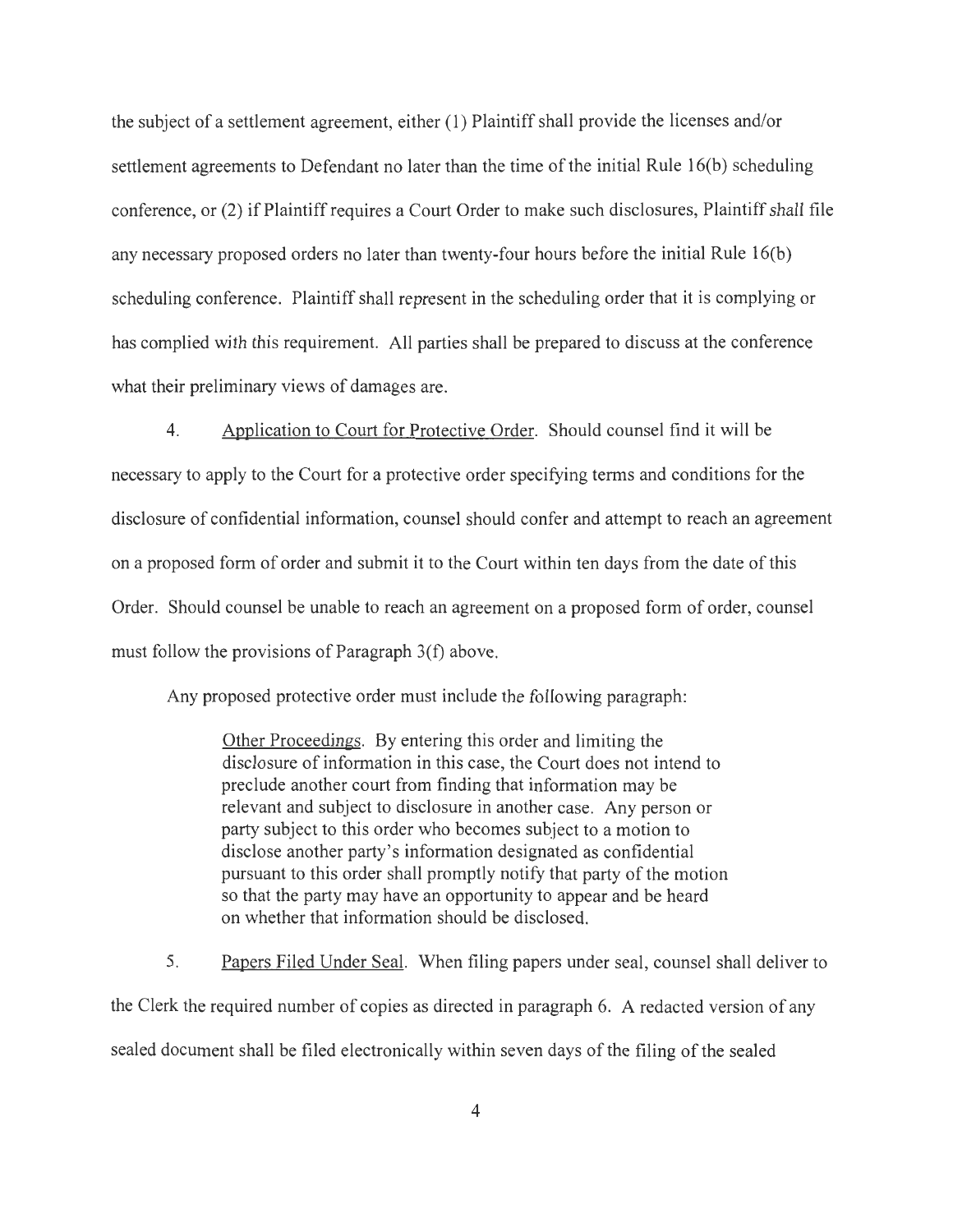document.

6. Courtesy Copies. The parties shall provide to the Court two courtesy copies of all briefs and one courtesy copy of any other document filed in support of any briefs (i.e., appendices, exhibits, declarations, affidavits etc.). This provision also applies to papers filed under seal.

7. Claim Construction Issue Identification. On or before 3.202, the parties shall exchange a list of those claim term(s)/phrase(s) that they believe need construction and their proposed claim construction of those term(s)/phrase(s). This document will not be filed with the Court. Subsequent to exchanging that list, the parties will meet and confer to prepare a Joint Claim Construction Chart to be filed no later than \_\_\_\_\_ \_, 202 . The Joint Claim Construction Chart, in Word format shall be e-mailed simultaneously with filing to rga civil@ded.uscourts.gov. The parties' Joint Claim Construction Chart should identify for the Court the term(s)/phrase(s) of the claim(s) in issue, and should include each party's proposed construction of the disputed claim language with citation(s) only to the intrinsic evidence in support of their respective proposed constructions. A copy of the patent(s) in issue as well as those portions of the intrinsic record relied upon shall be submitted with this Joint Claim Construction Chart. In this joint submission, the parties shall not provide argument.

8. Claim Construction Briefing<sup>3</sup>. Plaintiff shall serve, but not file, its opening brief,

<sup>&</sup>lt;sup>3</sup> As each brief is written and provided to the opposing party, the individual responsible for verifying the word count will represent to the other party that it has so verified and by what means. These verifications should not be provided to the Court unless a dispute arises about them. Pictures, Figures copied from the patent, and other illustrations do not count against the word limit. Plaintiff should include with its opening brief one or more representative claims with the disputed terms italicized. Should Defendant want to add additional representative claims, Defendant may do so. The representative claims and the agreed-upon claim constructions do not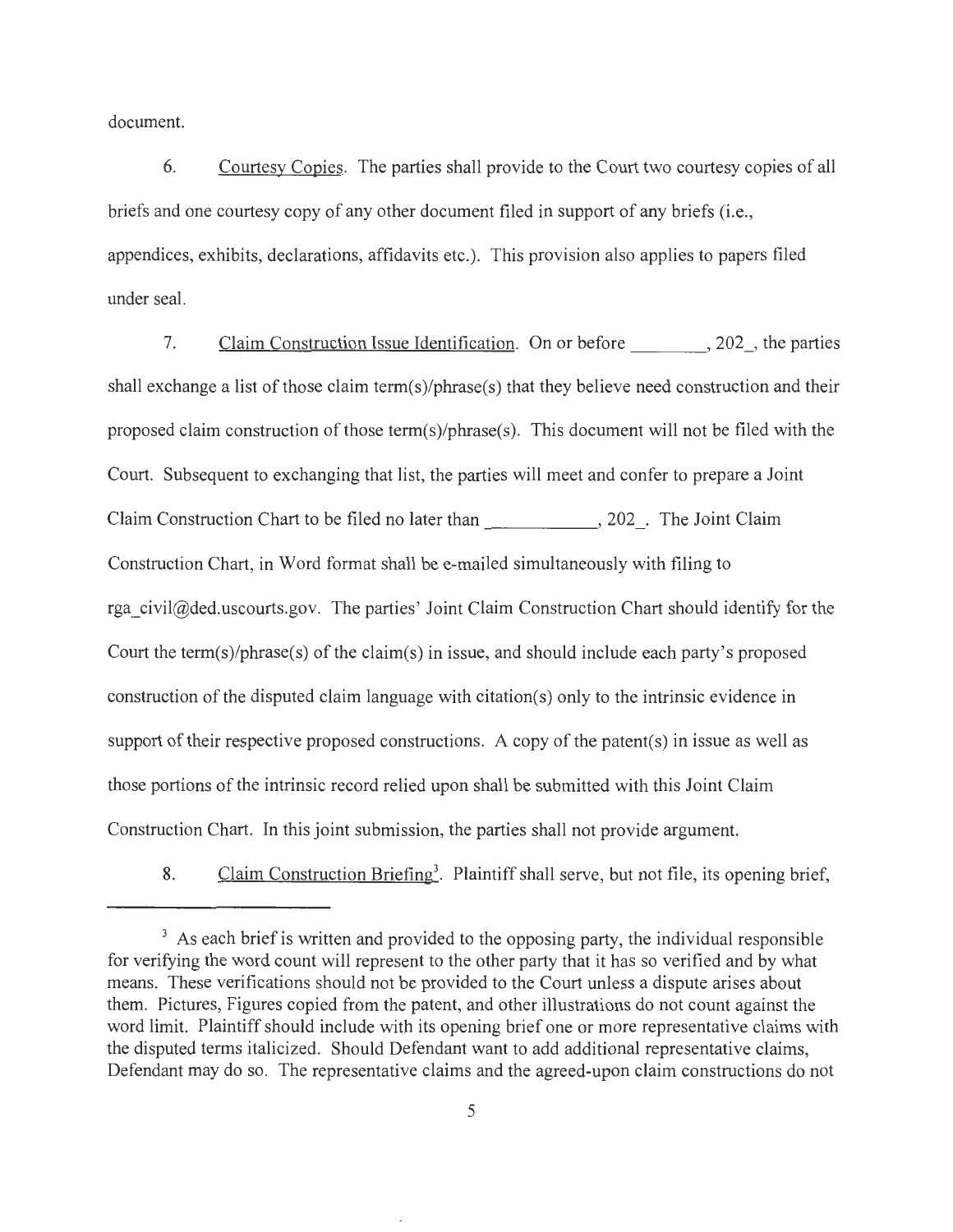not to exceed  $5,000$  words, on  $\overline{\phantom{1.5}}$ Defendant shall serve, but not file, its answering brief,

not to exceed  $7,500$  words, on  $\frac{1}{\sqrt{1-\frac{1}{2}}\sqrt{1-\frac{1}{2}}\sqrt{1-\frac{1}{2}}\sqrt{1-\frac{1}{2}}}}$ Plaintiff shall serve, but not file, its reply brief, not to

exceed 5,000 words, on  $\qquad \qquad$  Defendant shall serve, but not file its sur-reply brief, not to

exceed 2,500 words, on \_\_\_\_\_\_\_\_\_. No later than \_\_\_\_\_\_\_\_\_\_\_\_\_, the parties shall file a Joint

Claim Construction Brief. The parties shall copy and past their unfiled briefs into one brief, with

their positions on each claim term in sequential order, in substantially the form below.

## **JOINT CLAIM CONSTRUCTION BRIEF**

I. Representative Claims

- II. Agreed-upon Constructions
- III. Disputed Constructions
- A.  $[TERM 1]^{4}$
- 1. Plaintiff's Opening Position
- 2. Defendant's Answering Position
- 3. Plaintiff's Reply Position
- 4. Defendant's Sur-Reply Position
- B. [TERM 2]
	- 1. Plaintiff's Opening Position
	- 2. Defendant's Answering Position
	- 3. Plaintiff's Reply Position
	- 4. Defendant's Sur-Reply Position

Etc. The parties need not include any general summaries of the law relating to claim

construction. If there are any materials that would be submitted in an appendix, the parties shall

count against the word limits.

<sup>4</sup> For each term in dispute, there should be a table or the like setting forth the term in dispute and the parties' competing constructions. The table does not count against the word limits.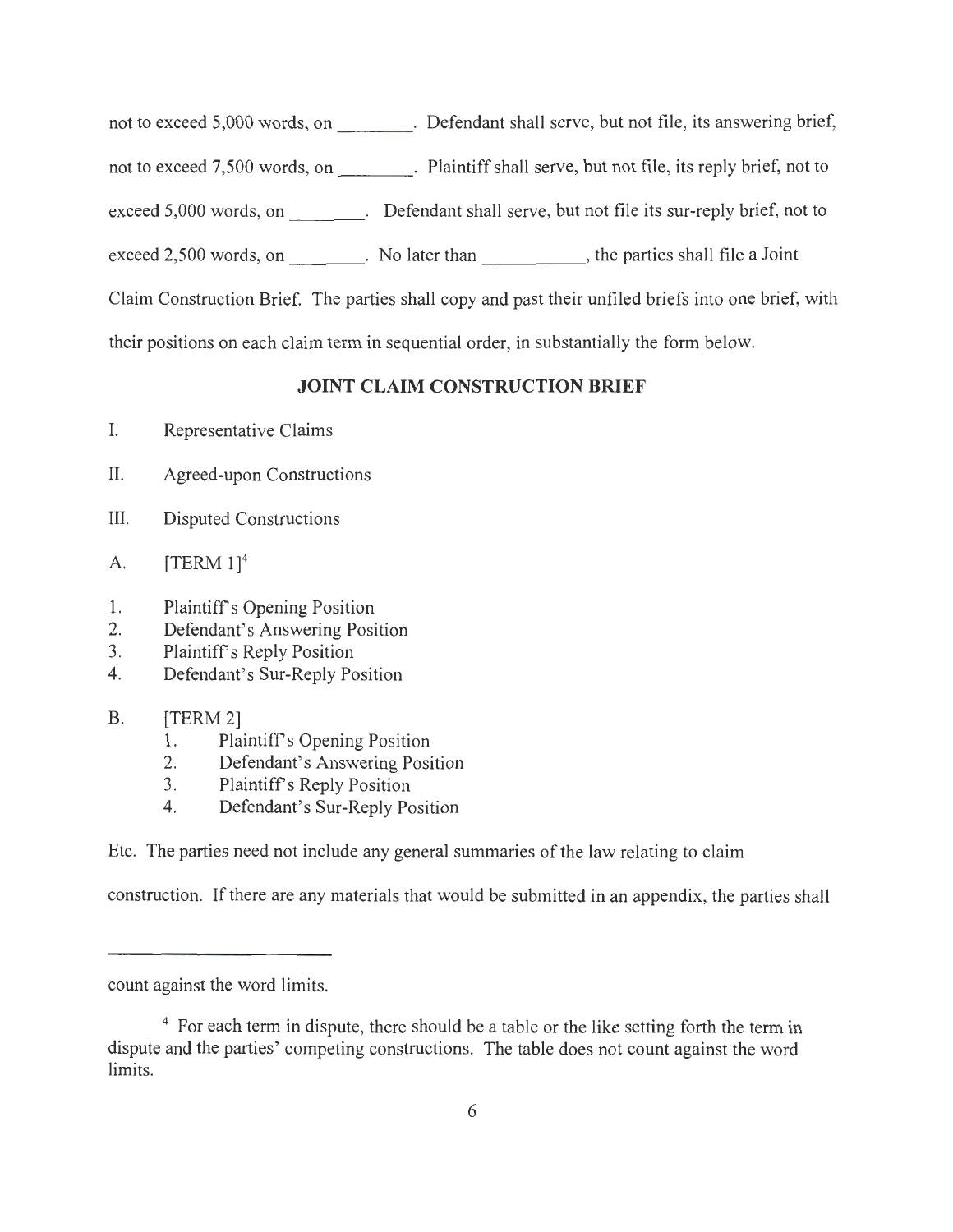submit them in a Joint Appendix.

9. Hearing on Claim Construction. Beginning at a.m. on  $, 202$ , the Court will hear argument on claim construction. Absent prior approval of the Court (which, if it is sought, must be done so by joint letter submission no later than the date on which answering claim construction briefs are due), the parties shall not present testimony at the argument, and the argument shall not exceed a total of three hours. When the Joint Claim Construction Brief is filed, the parties shall simultaneously file a motion requesting the abovescheduled claim construction hearing, state that the briefing is complete, and state how much total time the parties are requesting that the Court should allow for the argument.

10. Disclosure of Expert Testimony.

a. Expert Reports. For the party who has the initial burden of proof on the subject matter, the initial Federal Rule 26(a)(2) disclosure of expert testimony is due on or before 202. The supplemental disclosure to contradict or rebut evidence on the same matter identified by another party is due on or before \_\_\_\_\_\_\_\_\_\_\_\_\_, 202\_. Reply expert reports from the party with the initial burden of proof are due on or before---~ 202 . No other expert reports will be permitted without either the consent of all parties or leave of the Court. If any party believes that an expert report does not comply with the rules relating to timely disclosure or exceeds the scope of what is permitted in that expert report, the complaining party must notify the offending party within one week of the submission of the expert report. The parties are expected to promptly try to resolve any such disputes, and, when they cannot reasonably be resolved, use the Court's Discovery Dispute Procedure or the complaint will be waived.

7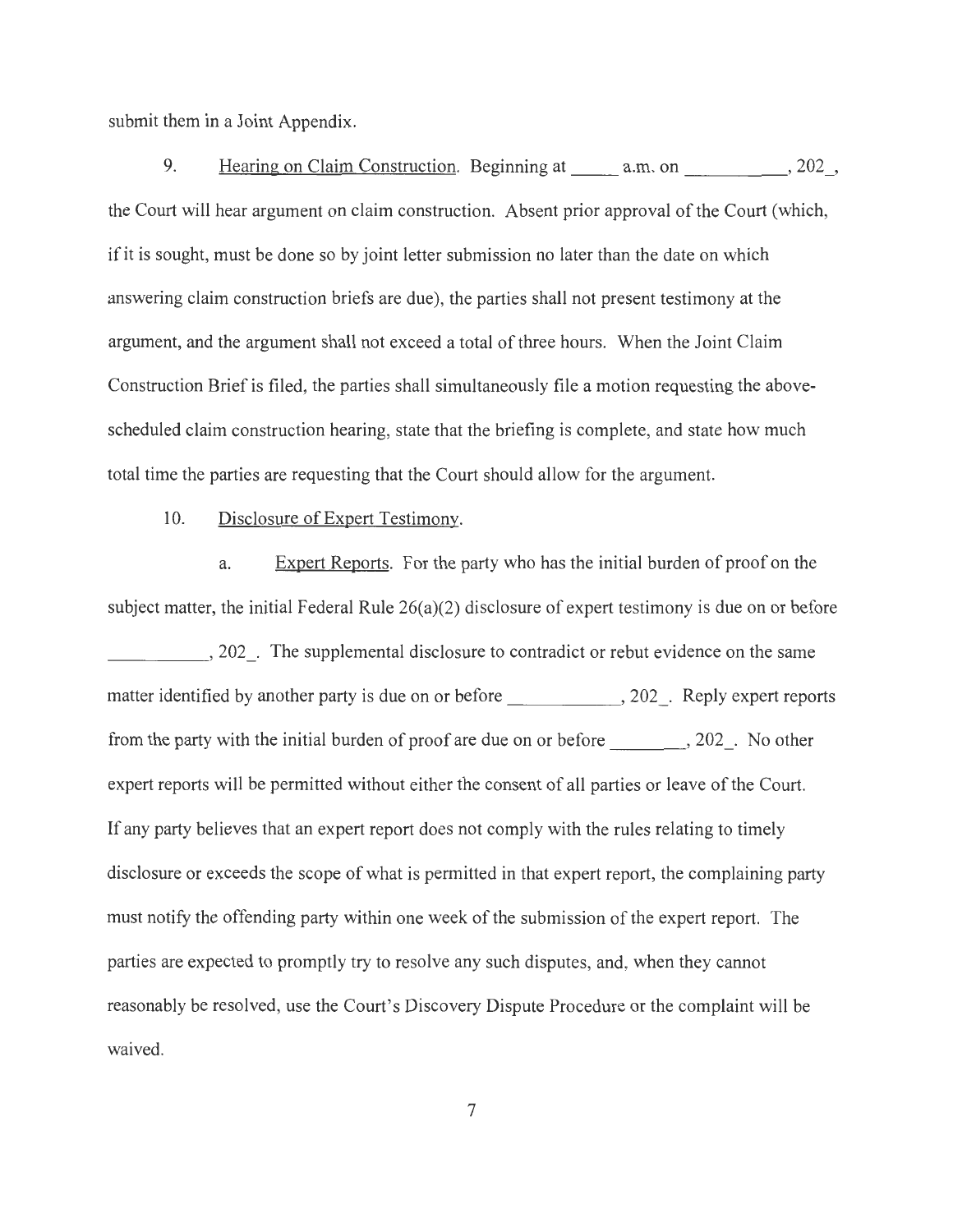Along with the submissions of the expert reports, the parties shall advise of the dates and times of their experts' availability for deposition. Depositions of experts shall be completed on or before  $, 202$ .

b. Objections to Expert Testimony. To the extent any objection to expert testimony is made pursuant to the principles announced in *Daubert v. Merrell Dow Pharm., Inc. ,*  509 U.S. 579 (1993), as incorporated in Federal Rule of Evidence 702, it shall be made by motion no later than the deadline for dispositive motions set forth herein, unless otherwise ordered by the Court.

11. Case Dispositive Motions. All case dispositive motions shall be served and filed on or before \_\_\_\_\_\_\_\_\_\_\_\_, 202\_. No case dispositive motion under Rule 56 may be filed more than ten days before the above date without leave of the Court. Absent an order of the Court upon a showing of good cause, each side is limited to one forty-page opening brief, one fortypage answering brief, and one twenty-page reply brief for all of its Daubert and case dispositive motions.

12. Applications by Motion. Except as otherwise specified herein, any application to the Court shall be by written motion. Any non-dispositive motion should contain the statement required by Local Rule 7.1.1.

13. Pretrial Conference. On , 202, the Court will hold a Rule 16(e) final pretrial conference in Court with counsel beginning at a.m. The parties shall file a joint proposed final pretrial order in compliance with Local Rule 16.3(c) no later than 5 p.m. on the fourth business day before the date of the final pretrial conference. Unless otherwise ordered by the Court, the parties shall comply with the timeframes set forth in Local Rule 16.3(d) for the

8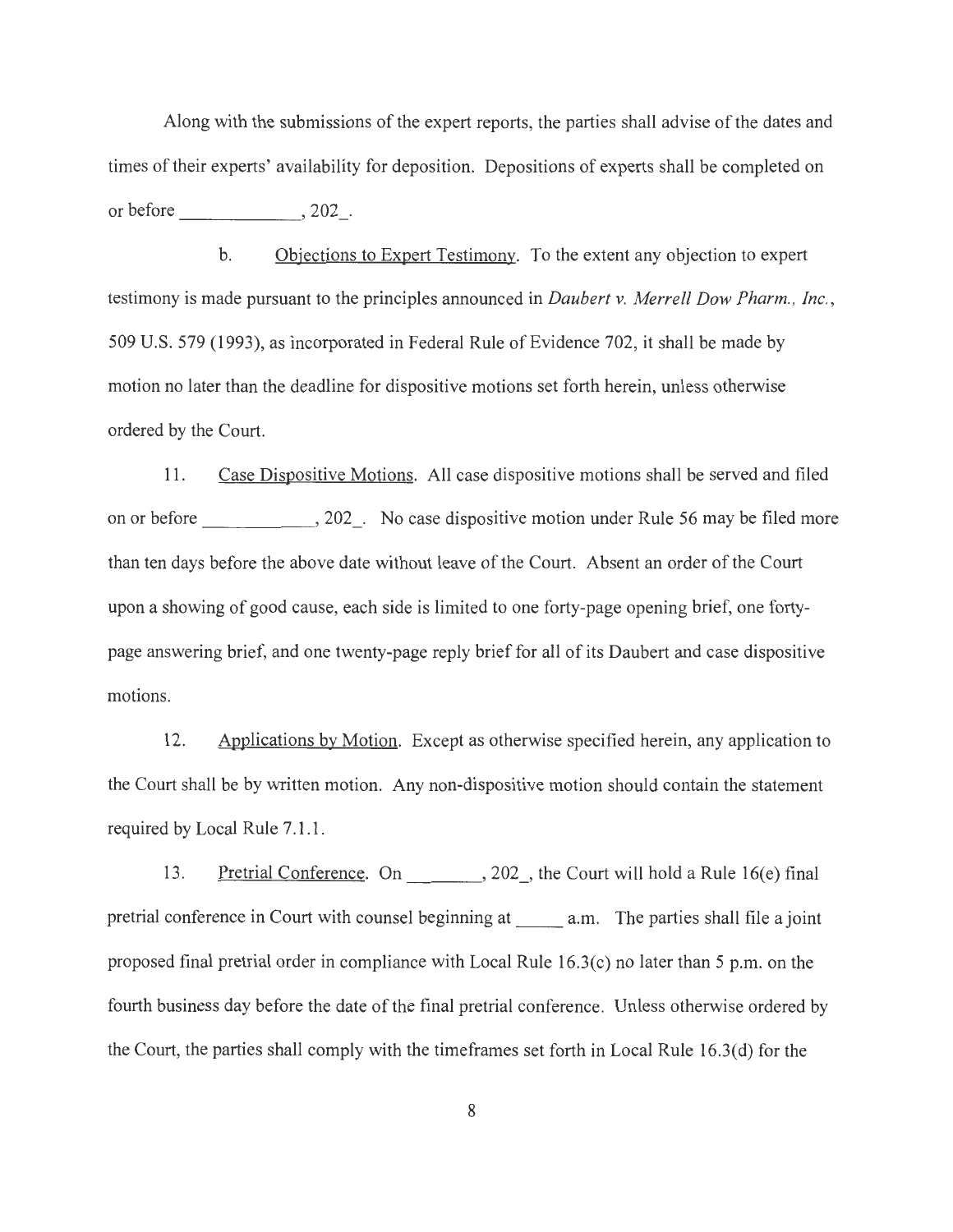preparation of the proposed joint final pretrial order.

14. Motions *in Limine.* Motions *in limine* shall be separately filed, with each motion containing all the argument described below in one filing for each motion. Any supporting documents in connection with a motion *in limine* shall be filed in one filing separate from the motion *in limine .* Each party shall be limited to three *in limine* requests, unless otherwise permitted by the Court. The *in limine* request and any response shall contain the authorities relied upon; each *in limine* request may be supported by a maximum of three pages of argument and may be opposed by a maximum of three pages of argument, and the party making the *in limine* request may add a maximum of one additional page in reply in support of its request. If more than one party is supporting or opposing an *in limine* request, such support or opposition shall be combined in a single three page submission (and, if the moving party, a single one page reply). No separate briefing shall be submitted on *in limine* requests, unless otherwise permitted by the Court.

15. Jury Instructions, Vair Dire, and Special Verdict Forms. Where a case is to be tried to a jury, pursuant to Local Rules 47.l(a)(2) and 51.1 , the parties should file (i) proposed voir dire, (ii) preliminary jury instructions, (iii) final jury instructions, and (iv) special verdict forms no later than 6 p.m. on the fourth business day before the date of the final pretrial conference. Areas of dispute shall be identified as narrowly as possible and in a manner that makes it readily apparent what the dispute is. The parties shall submit simultaneously with filing each of the foregoing four documents in Word format to rga\_civil $@$ ded.uscourts.gov.

9